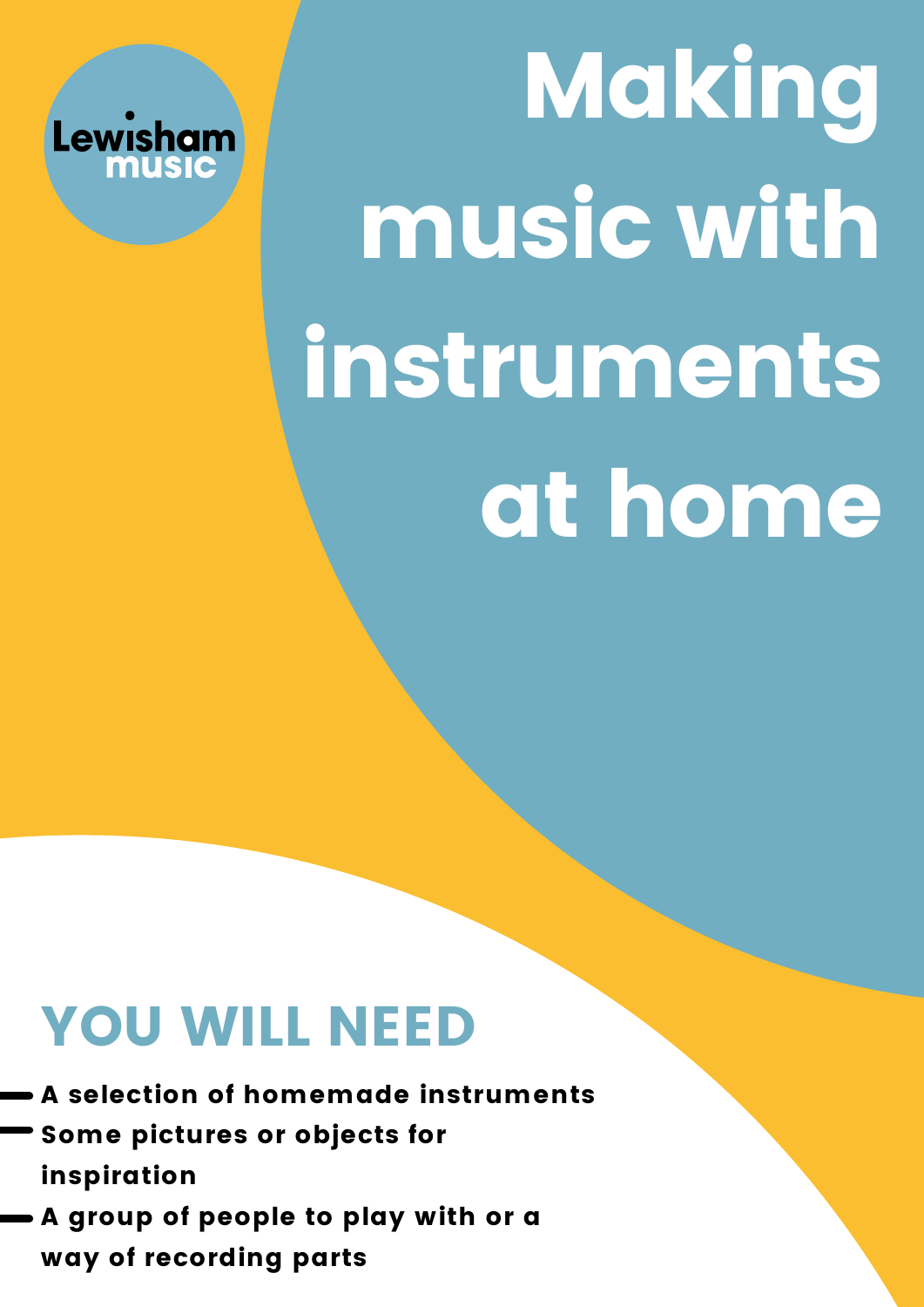## How to make your piece of music

- 1. Choose a group of things that you can say their names out loud e.g. types of food, colours, things on your desk, animals (anything will do)
- 2. Choose one instrument that you can keep a steady pulse on and choose one of your words to say with it. E.g pasta, pasta. Decide if you are go ing to say it fast or slow, and whether you will leave gaps in between. W hen you are happy, choose one of your instruments that you would like to play it on. Write it down if it helps (see example below from video):

#### Pasta wait wait wait Pasta wait wait wait

#### Pasta wait wait wait Pasta wait wait wait

3. Now layer up your composition by adding other words with other instruments, keeping the pulse steady

#### Potato, wait potato, potato,

#### Potato, wait potato, potato,

Wait wait **crisps** Wait wait **crisps** 

Wait wait **crisps Wait wait crisps**